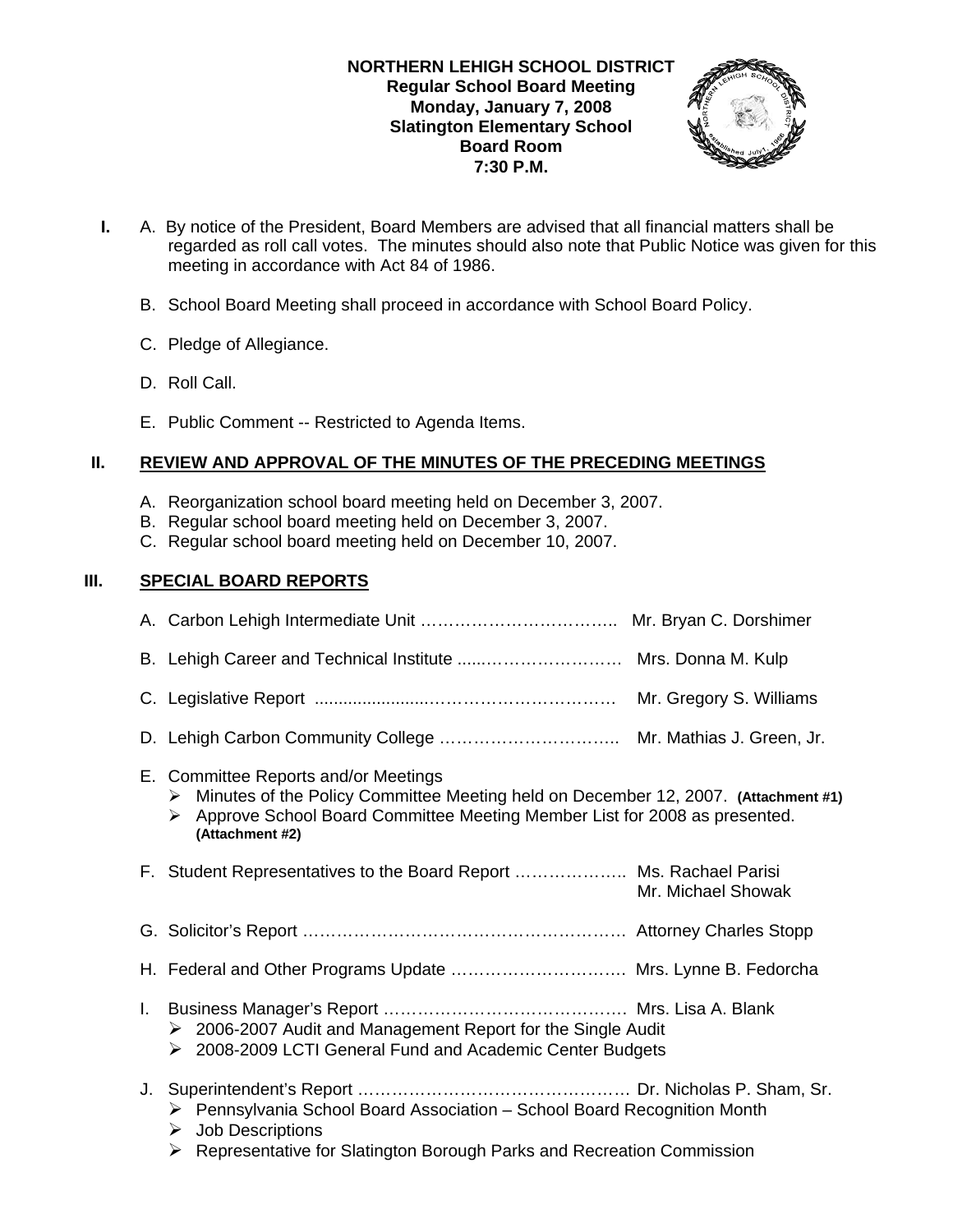### K. An executive session will be held at 7:00 p.m. in the Superintendent's Office.

### **IV. PERSONNEL**

#### A. Non-Instructional Appointment

| Vicki Haney* **                                                            |                                                      |  |  |  |
|----------------------------------------------------------------------------|------------------------------------------------------|--|--|--|
| Assignment:                                                                | Licensed Health Room Attendant, replacing Michelle   |  |  |  |
|                                                                            | Lobein who resigned                                  |  |  |  |
| Salary:                                                                    | \$16.50 Per Hour/6½ Hours Per Day/ 5 Days Per Week   |  |  |  |
|                                                                            | (2007-2008 Licensed Health Room Attendant Agreement) |  |  |  |
| Effective:                                                                 | <b>January 8, 2007</b>                               |  |  |  |
| *60 day probationary period ending on or about April 10, 2008              |                                                      |  |  |  |
| **Pending Verification of Clearances and completion of personnel paperwork |                                                      |  |  |  |

#### B. Unpaid Leave Extension

 Approve the request of employee #2840 to take an unpaid leave of absence beginning January 28, 2008. She currently is on a Family Medical Leave and was to return to work on January 28, 2008. She plans to return to her current teaching position on or about February 18, 2008.

#### C. Salary Adjustment

Acknowledge the following teacher who has completed the requirements per the Collective Bargaining Agreement that would entitle them to a salary increase for the 2007-2008 school year:

| <b>Tracy Hoffman</b> |              |
|----------------------|--------------|
| From:                | Step 5B      |
| To:                  | Step $5B+24$ |

#### D. Co-Curricular Appointments 2008-2009 School Year

| Joe Tout              | <b>Head Football Coach</b>             | \$6,608.64 |
|-----------------------|----------------------------------------|------------|
| <b>Steve Hluschak</b> | <b>Assistant Football Coach</b>        | \$4,294.97 |
| <b>Mark Lavine</b>    | <b>Assistant Football Coach</b>        | \$4,294.97 |
| Doug Reynolds         | <b>Assistant Football Coach</b>        | \$4,294.97 |
| Dan Blazosky          | <b>Assistant Football Coach</b>        | \$4,294.97 |
| Mark Hoffman          | <b>Assistant Football Coach</b>        | \$4,294.97 |
| <b>Terry Bowman</b>   | <b>Assistant Football Coach-Shared</b> | \$2,147.49 |
| Andrew Lynn           | <b>Assistant Football Coach</b>        | \$2,147.49 |
| Jess Schoenberger     | <b>Head Field Hockey Coach</b>         | \$3,959.40 |
| Kelly Follweiler      | <b>Assistant Field Hockey Coach</b>    | \$2,573.13 |
| Dave Oertner          | <b>Head Cross Country Coach</b>        | \$3,959.40 |
| <b>Beth Case</b>      | <b>Assistant Cross Country Coach</b>   | \$2,573.13 |
| <b>John Sitaras</b>   | <b>Head Boys Soccer Coach</b>          | \$4,776.84 |
| Hassan Mouahhid       | <b>Assistant Boys Soccer Coach</b>     | \$2,653.80 |
|                       |                                        |            |

### E. Co-Curricular Volunteers 2008-2009 School Year

| <b>Chad Henritzy</b> | <b>Assistant Football Coach</b>      |
|----------------------|--------------------------------------|
| Alden Farber         | <b>Assistant Football Coach</b>      |
| Amy Zeiser           | <b>Assistant Cross Country Coach</b> |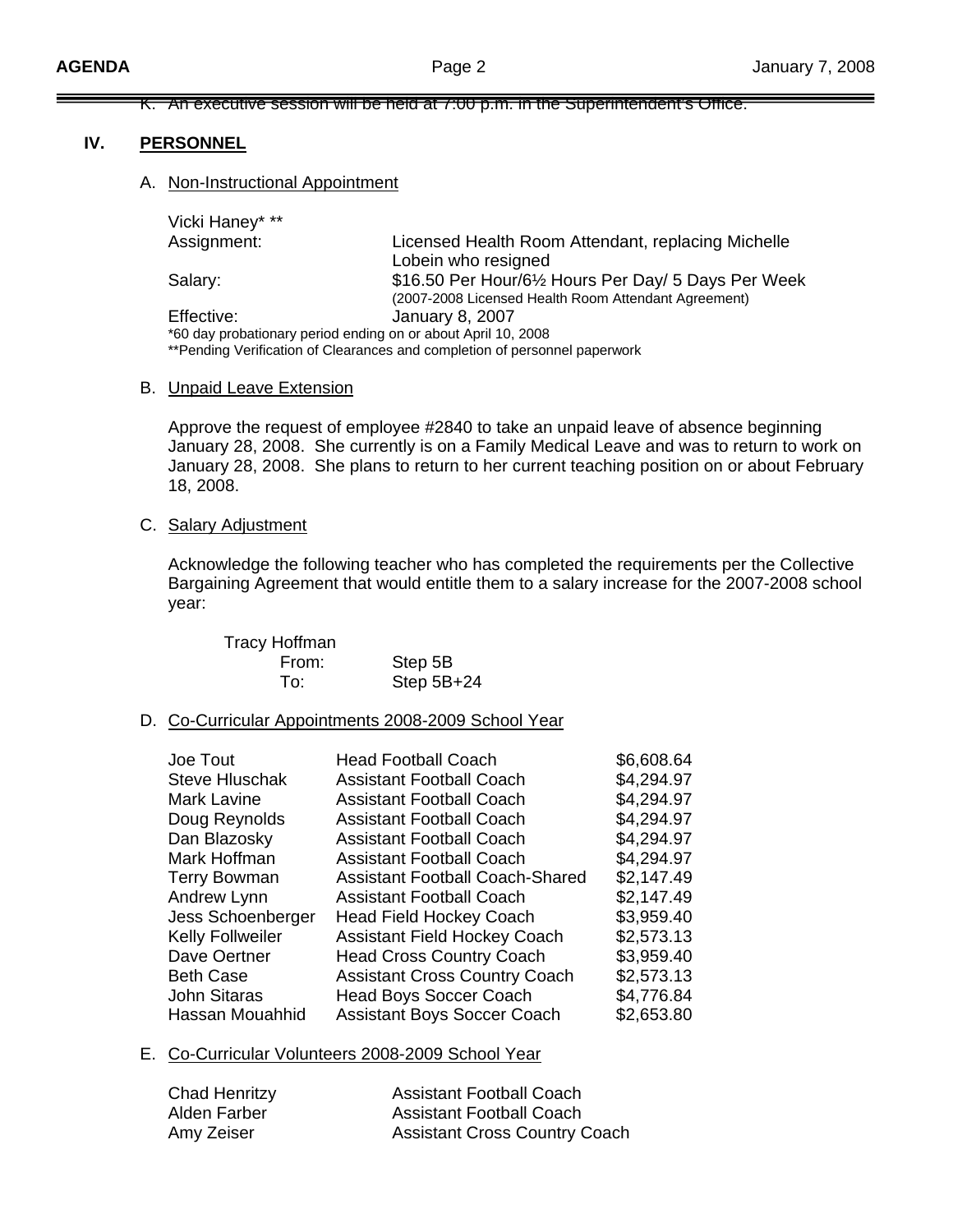### F. Substitute

### 1. Instructional

 Approve the following substitute teachers for the 2007-2008 school year at the 2007-2008 substitute teacher rates as approved on the Supplementary Personnel Salary Schedule:

Matthew Pile\* – Elementary Lisa Colicigno\* – Elementary \*Pending completion of personnel paperwork

## 2. Non-Instructional

Approve the following as a substitute teacher aide and cafeteria worker for the 2007-2008 school year at the approved 2007-2008 Supplementary Personnel Salary Schedule substitute rates:

Kathleen Troxell

# **V. CONFERENCES**

## **VI. POLICY**

### A. Board Policy – Second Reading

- 1. Approve school board policy #246 Pupils Student Wellness, as presented after second reading. **(Attachment #3)**
- 2. Approve school board policy #333 Administrative Employees Professional Education, as presented after second reading. **(Attachment #4)**
- 3. Approve school board policy #906 Community Public Complaints/Comments, as presented after second reading. **(Attachment #5)**
- B. Board Governance Standards/Code of Conduct

 Approve to reaffirm the school board standards and code of conduct referenced in school board policy #011 - Local Board Procedures – Board Governance Standards/Code of Conduct as recommended by the Pennsylvania School Board Association. **(Attachment #6)** 

### C. Resolution of the Joint Board - Lehigh Career and Technical Institute

Approve the Resolution of the Joint Board of the Lehigh Career and Technical Institute with respect to the construction project titled the Diesel Training Center Project. Maximum construction costs are \$934,462.00 and will come from the existing Capital Reserve Fund, Adult Education Funds and State Legislator Funds. The Project does not increase indebtedness and does not require additional funding form the Participating School Districts. **(Attachment #7)**

## **VII. CURRICULUM AND INSTRUCTION**

## **VIII. OLD BUSINESS**

## **IX. NEW BUSINESS**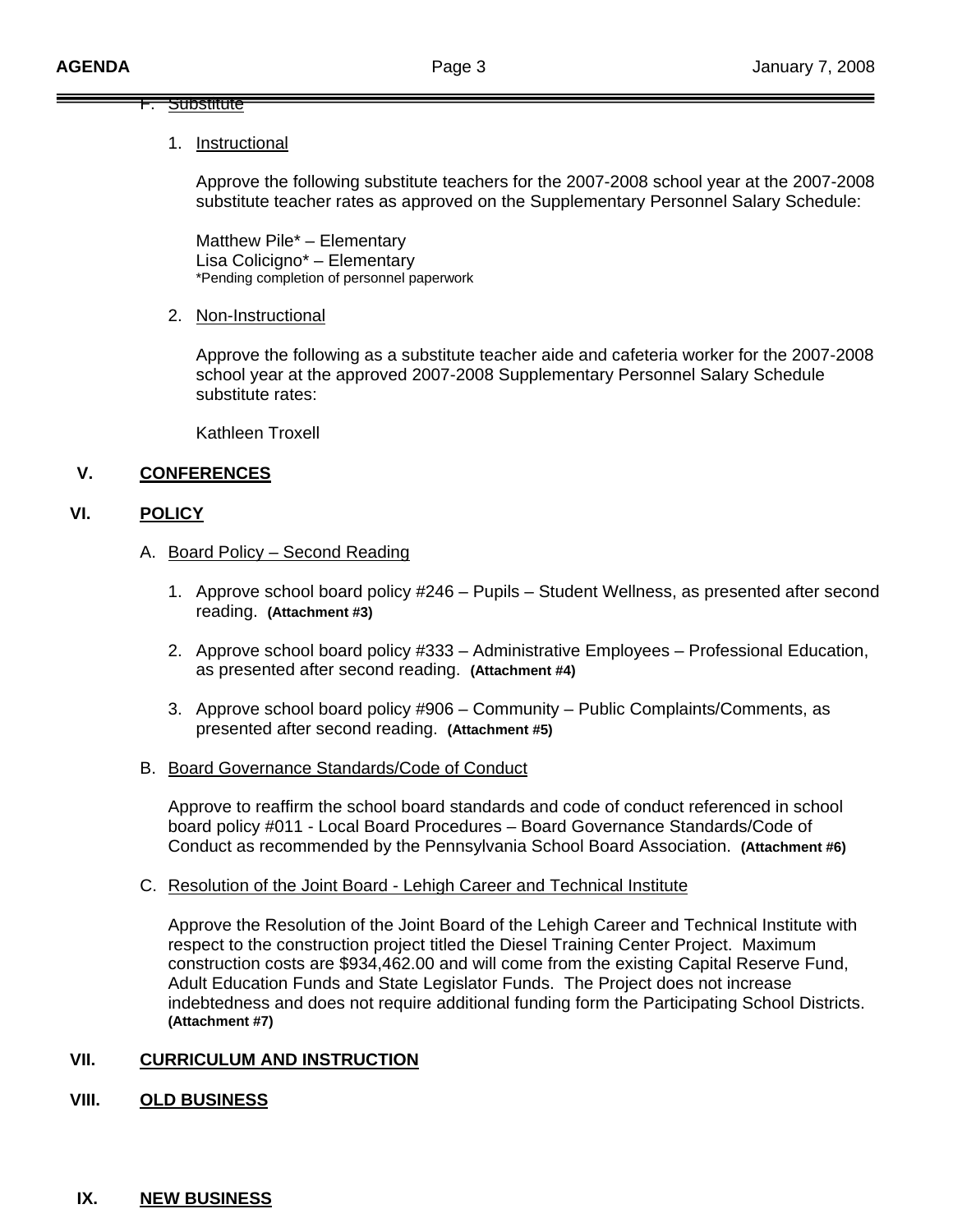- A. Resolution for School Board Director Recognition Month January 2008
	- WHEREAS, Pennsylvania's public school board members, elected by the citizens, have served the Commonwealth of Pennsylvania and local communities in representing the public's interest in public education since the passage of the Free School Act in 1834; and
	- WHEREAS, local school directors represent their communities' beliefs and values when making decisions about the operation of school districts, giving of their time and talent, without compensation, to provide high-quality educational opportunities that prepare children to live as productive members of society; and
	- WHEREAS, school board members ensure that standards for achievement are met and serve as advocates for the public education of the students and the enhancement of the community, incorporating the community's view of what students should know and be able to do at each grade level; and
	- WHEREAS, school directors are accessible to their district residents and accountable for the performance of the district's schools, serving as the community's watchdog and ensuring that tax dollars are spent wisely on education; and
	- WHEREAS, the "Pride & Promise Public Schools . . . Achieve" public awareness campaign is working to highlight the success and value of public education, as well as promote the effectiveness and commitment of local school boards to providing all Pennsylvania children with an excellent education; and
	- WHEREAS, the contributions of the men and women who serve on the Norhtern Lehigh Board of School Directors:

 Donald H. Dengler Bryan C. Dorshimer Raymond J. Follweiler, Jr. Lauren A. Ganser Lori H. Geronikos Mathias J. Green, Jr. Edward E. Hartman Donna M. Kulp Gregory S. Williams

should be recognized and appreciated by those who benefit from the workings of our public school system;

- NOWTHEREFORE BE IT RESOLVED that the Board of Director of the Pennsylvania School Boards Association hereby proclaims the month of January as School Director Recognition Month in this commonwealth; and
- FURTHER RESOLVE that this proclamation be communicated to all school districts, school officials and local communities in a planned program which brings visibility and awareness of the role of locally elected school officials to the citizenry of this commonwealth.